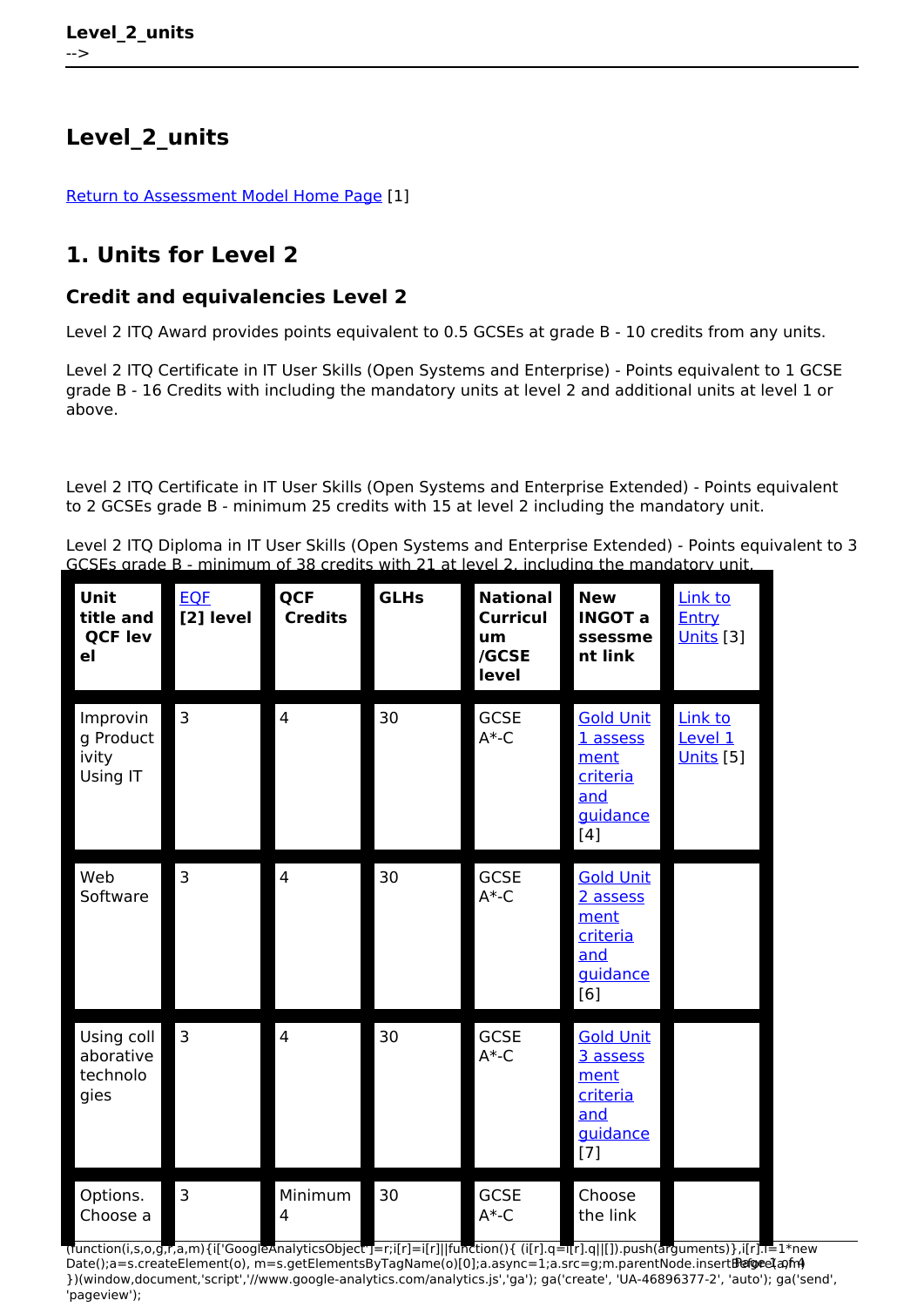**Level\_2\_units**



(function(i,s,o,g,r,a,m){i['GoogleAnalyticsObject']=r;i[r]=i[r]||function(){ (i[r].q=i[r].q||[]).push(arguments)},i[r].l=1\*new Date();a=s.createElement(o), m=s.getElementsByTagName(o)[0];a.async=1;a.src=g;m.parentNode.insertBහ@eේ a,mf })(window,document,'script','//www.google-analytics.com/analytics.js','ga'); ga('create', 'UA-46896377-2', 'auto'); ga('send', 'pageview');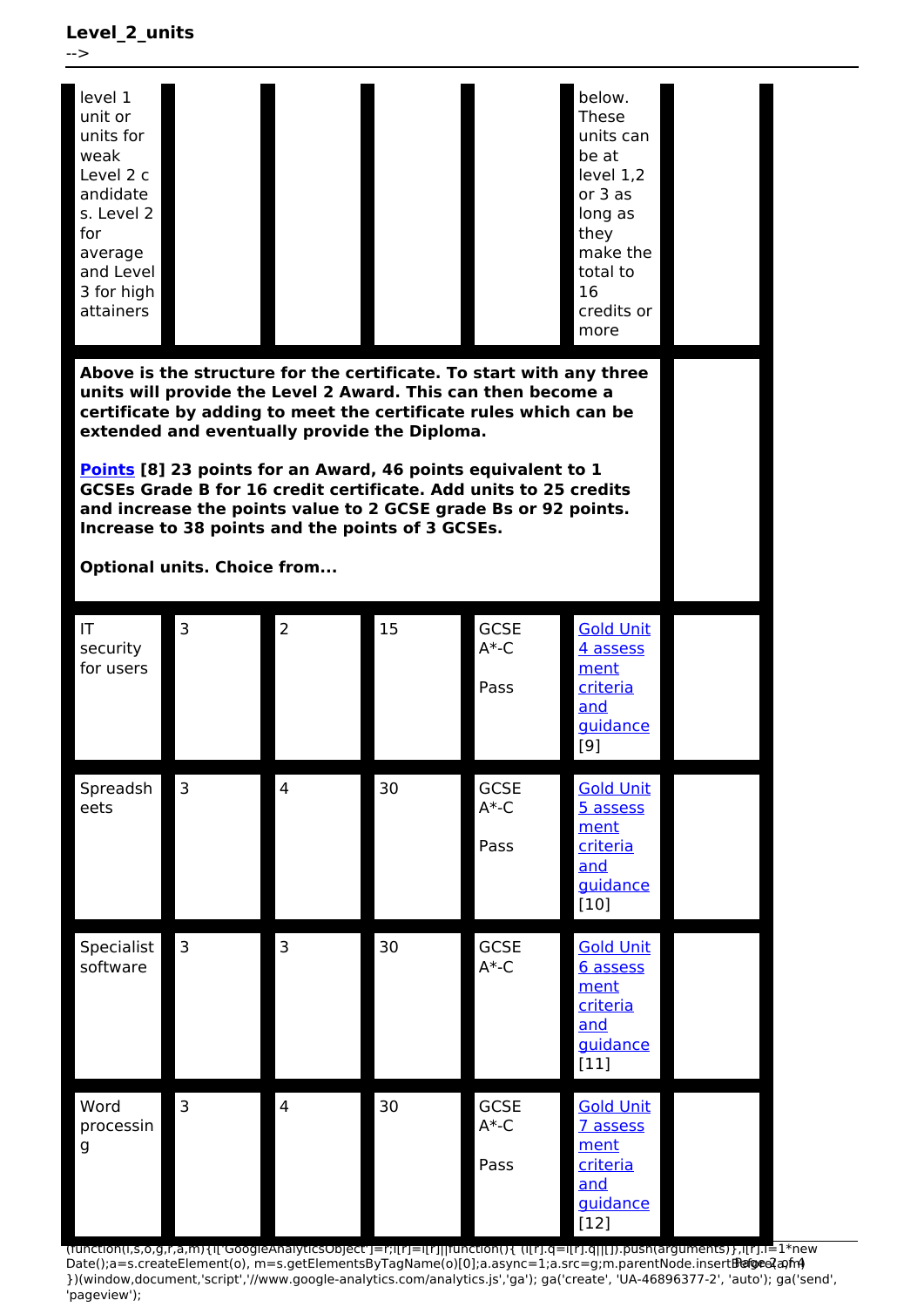| Using the<br>internet        | $\overline{3}$ | $\overline{\mathbf{4}}$ | 30 | GCSE<br>$A*-C$<br>Pass        | <b>Gold Unit</b><br>8 assess<br>ment<br>criteria<br>and<br>guidance<br>$[13]$  |  |
|------------------------------|----------------|-------------------------|----|-------------------------------|--------------------------------------------------------------------------------|--|
| Drawing<br>and<br>planning   | 3              | 3                       | 20 | <b>GCSE</b><br>$A*-C$<br>Pass | <b>Gold Unit</b><br>9 assess<br>ment<br>criteria<br>and<br>guidance<br>$[14]$  |  |
| Presentat<br>ion<br>software | $\overline{3}$ | $\overline{4}$          | 30 | <b>GCSE</b><br>$A*-C$<br>Pass | <b>Gold Unit</b><br>10 assess<br>ment<br>criteria<br>and<br>guidance<br>$[15]$ |  |
| Database<br>software         | $\overline{3}$ | 4                       | 30 | <b>GCSE</b><br>$A*-C$<br>Pass | <b>Gold Unit</b><br>11 assess<br>ment<br>criteria<br>and<br>guidance<br>$[16]$ |  |

**Source URL:** https://theingots.org/community/ITQ Level 2 units

## **Links**

- [1] http://www.theingots.org/community/ITQ\_Unit\_development
- [2] http://ec.europa.eu/education/lifelong-learning-policy/doc44\_en.htm
- [3] https://theingots.org/community/ITQ\_Entry\_Level\_units
- [4] https://theingots.org/community/SIL2U1
- [5] https://theingots.org/community/ITQ\_Level\_1\_units
- [6] https://theingots.org/community/SIL2U2
- [7] https://theingots.org/community/SIL2U3
- [8] http://www.dcsf.gov.uk/performancetables/nscoringsys.shtml
- [9] https://theingots.org/community/SIL2U4
- [10] https://theingots.org/community/SIL2U5
- [11] https://theingots.org/community/SIL2U6
- [12] https://theingots.org/community/SIL2U7
- [13] https://theingots.org/community/SIL2U8
- [14] https://theingots.org/community/SIL2U9
- [15] https://theingots.org/community/SIL2U10
- [16] https://theingots.org/community/SIL2U11

(function(i,s,o,g,r,a,m){i['GoogleAnalyticsObject']=r;i[r]=i[r]||function(){ (i[r].q=i[r].q||[]).push(arguments)},i[r].l=1\*new Date();a=s.createElement(o), m=s.getElementsByTagName(o)[0];a.async=1;a.src=g;m.parentNode.insertBeforee3a,fn4 })(window,document,'script','//www.google-analytics.com/analytics.js','ga'); ga('create', 'UA-46896377-2', 'auto'); ga('send', 'pageview');